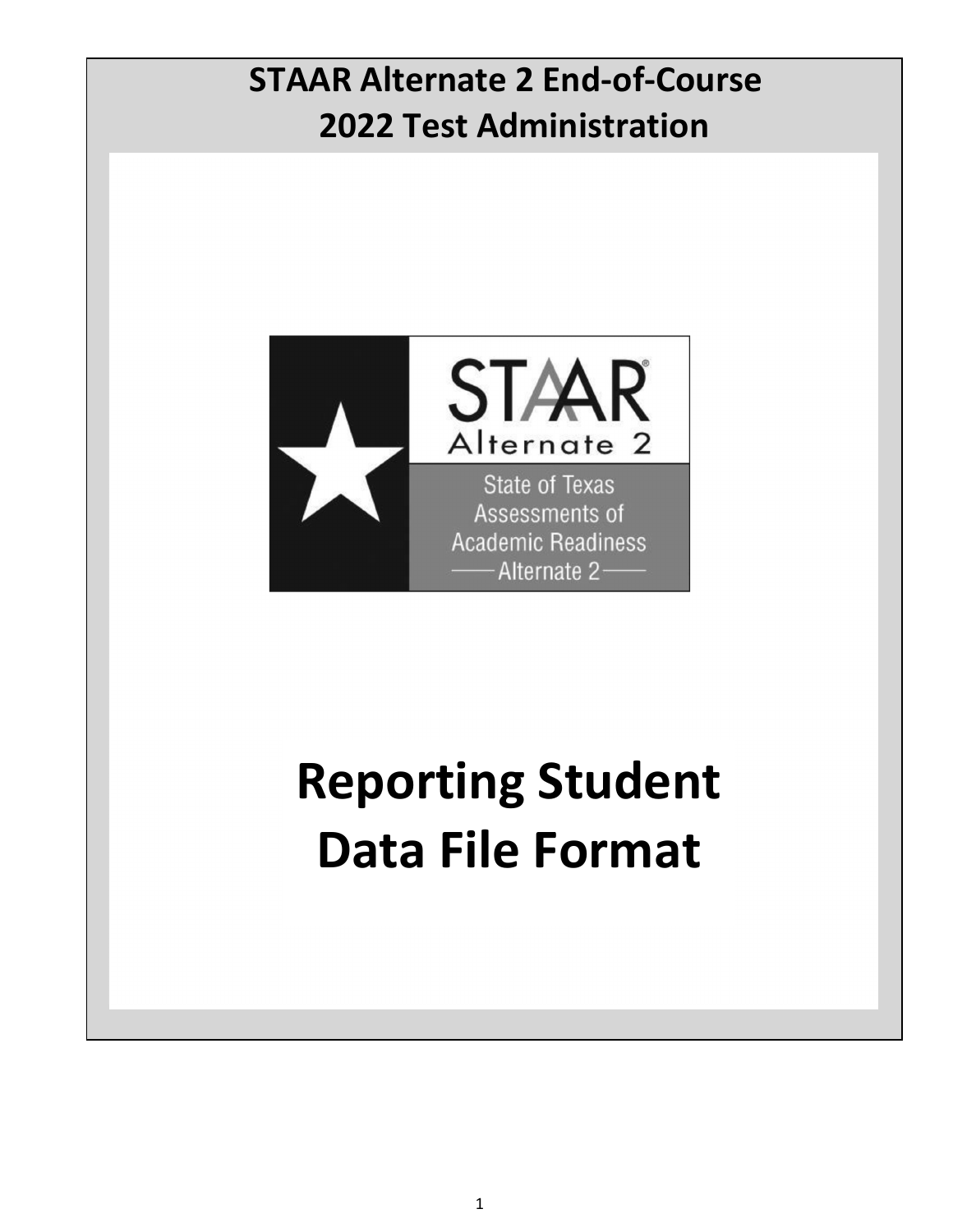### **Overview**

- 1. **EMERGENT BILINGUAL INDICATOR CODE** replaces LEP indicator as field name. (Position 107).
	- a. The descriptions for the Emergent Bilingual Indicator code values have been updated.
- 2. GROUP NAME has been removed (Previously position 167).
- 3. TEXAS UNIQUE STUDENT ID this will be the TSDS ID and is required for all students. (Position 191).
- 4. TEST RESULT ID replaces Document Number as field name. (Field 132-140)
- 5. REPORTING CATEGORY SCORES will be reported in unique, 2-character fields, beginning with position 351. Reporting Category tables are found on page 9.
- 6. CRISIS CODES have been moved to the end of the file prior to the historical information, beginning in position 1623. The length for each crisis code has been increased to three (3) characters. Now includes up to three crisis codes.
- 7. **OPPORTUNITY KEY** This is a unique key indicating the student's test opportunity for the applicable assessment and can serve as a reference with CAI. (Position 1632).
- 8. NON-PARTICIPANT ONLINE REFUSAL A new field indicating when a STAAR Alternate 2 assessment was not transcribed in the DEI, but for whom a score code has been entered. (Position 1668)
- 9. REFERENCE A new section header to identify CAI vendor specific identifiers.

NOTE: The data will be provided in a fixed-length text file format (no header) in the layout defined.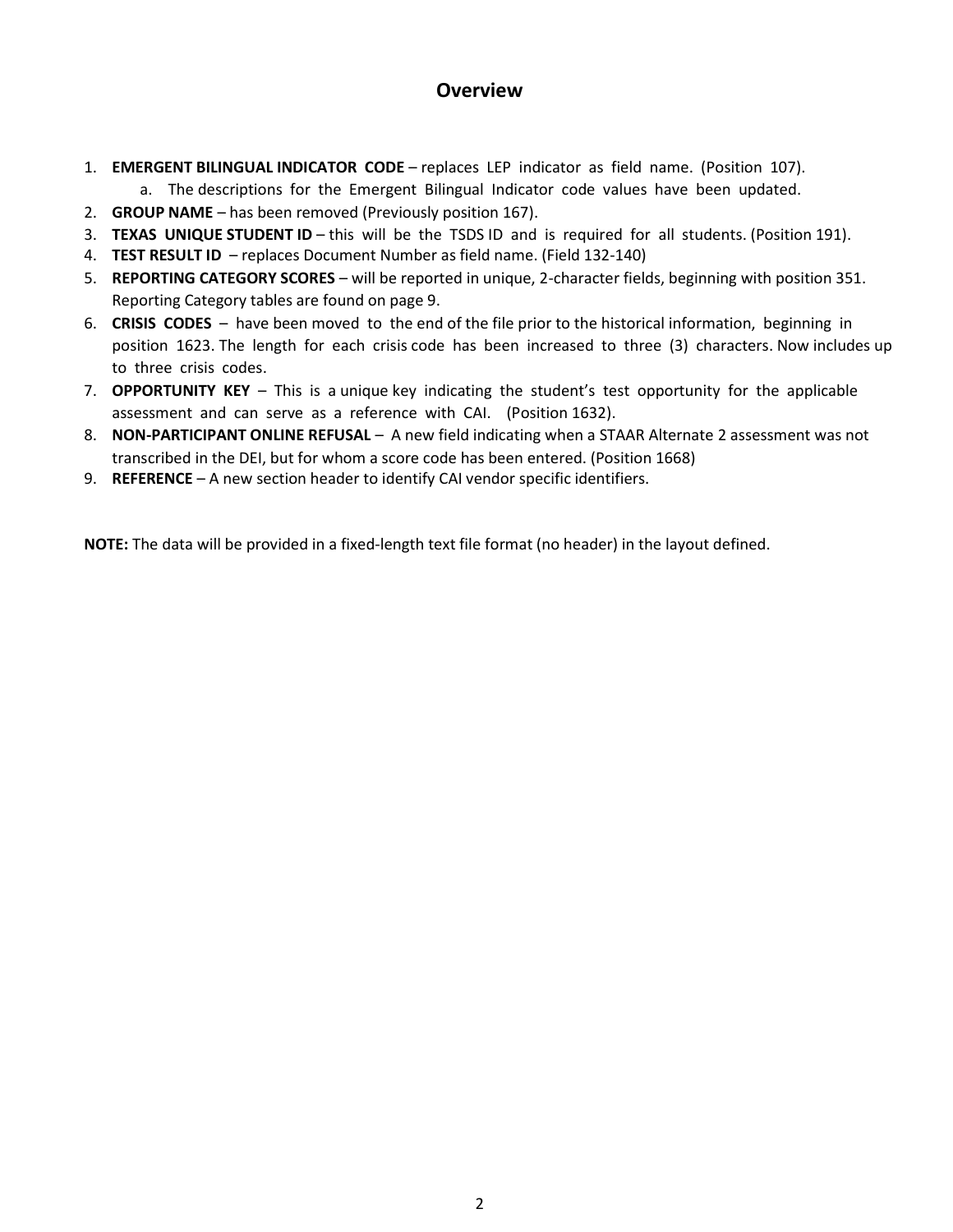#### Texas Statewide Assessments

## 2021-2022 Layout for Individual Student Reporting Data Files – STAAR Alternate 2 End of Course (EOC)

| Start          | End | Field<br>Length | <b>Field Title</b>                                         | <b>Note</b>                                                                                                 |  |  |  |  |
|----------------|-----|-----------------|------------------------------------------------------------|-------------------------------------------------------------------------------------------------------------|--|--|--|--|
|                |     |                 | <b>Administration and Student</b><br><b>ID Information</b> |                                                                                                             |  |  |  |  |
| $\vert$ 1      | 4   | 4               | <b>Administration Date</b>                                 | 1522 = Spring 2022                                                                                          |  |  |  |  |
| 5              | 6   | $\overline{2}$  | Grade-Level-Code                                           | 09, 10, 11, 12                                                                                              |  |  |  |  |
| $\overline{7}$ | 8   | $\overline{2}$  | <b>ESC Region Number</b>                                   | 2 numeric digits<br>$01 - 20$ (TX Regions)                                                                  |  |  |  |  |
| و              | 17  | 9               | County-District-Campus Number                              |                                                                                                             |  |  |  |  |
| 18             | 32  | 15              | District-Name                                              |                                                                                                             |  |  |  |  |
| 33             | 47  | 15              | Campus-Name                                                |                                                                                                             |  |  |  |  |
| 48             | 62  | 15              | Last-Name                                                  |                                                                                                             |  |  |  |  |
| 63             | 72  | 10              | First-Name                                                 |                                                                                                             |  |  |  |  |
| 73             | 73  | $\mathbf{1}$    | Middle Initial                                             |                                                                                                             |  |  |  |  |
| 74             | 82  | 9               | Student-ID                                                 | PEIMS ID                                                                                                    |  |  |  |  |
| 83             | 83  | $\mathbf{1}$    | Sex-Code                                                   | $M = Male$<br>F= Female                                                                                     |  |  |  |  |
| 84             | 91  | 8               | Date-of-birth                                              | MMDDYYYY                                                                                                    |  |  |  |  |
| 92             | 92  | $\mathbf{1}$    | Blank                                                      |                                                                                                             |  |  |  |  |
|                |     |                 | <b>Demographic Information</b>                             |                                                                                                             |  |  |  |  |
| 93             | 93  | $\mathbf{1}$    | Hispanic-Latino-Code                                       | Student has been identified as Hispanic or Latino.<br>$1 = Yes$<br>$0 = No$                                 |  |  |  |  |
| 94             | 94  | $\mathbf{1}$    | American Indian-Alaska-Native-<br>Code                     | Student has been identified as American Indian or Alaska Native.<br>$1 = Yes$<br>$0 = No$                   |  |  |  |  |
| 95             | 95  | $\mathbf{1}$    | Asian-Code                                                 | Student has been identified as Asian.<br>$1 = Yes$<br>$0 = No$                                              |  |  |  |  |
| 96             | 96  | 1               | Black-African American Code                                | Student has been identified as Black or African American.<br>$1 = Yes$<br>$0 = No$                          |  |  |  |  |
| 97             | 97  | 1               | Native-Hawaiian-Pacific-Islander-<br>Code                  | Student has been identified as Native Hawaiian or Other Pacific Islander.<br>$1 = Yes$<br>$0 = No$          |  |  |  |  |
| 98             | 98  | $\mathbf{1}$    | White Code                                                 | Student has been identified as White.<br>$1 = Yes$<br>$0 = No$                                              |  |  |  |  |
| 99             | 99  | $\mathbf{1}$    | <b>Ethnicity/Race Reporting Category</b>                   | H = Hispanic/Latino<br>I = American Indian or Alaska Native<br>$A = Asian$<br>B = Black or African American |  |  |  |  |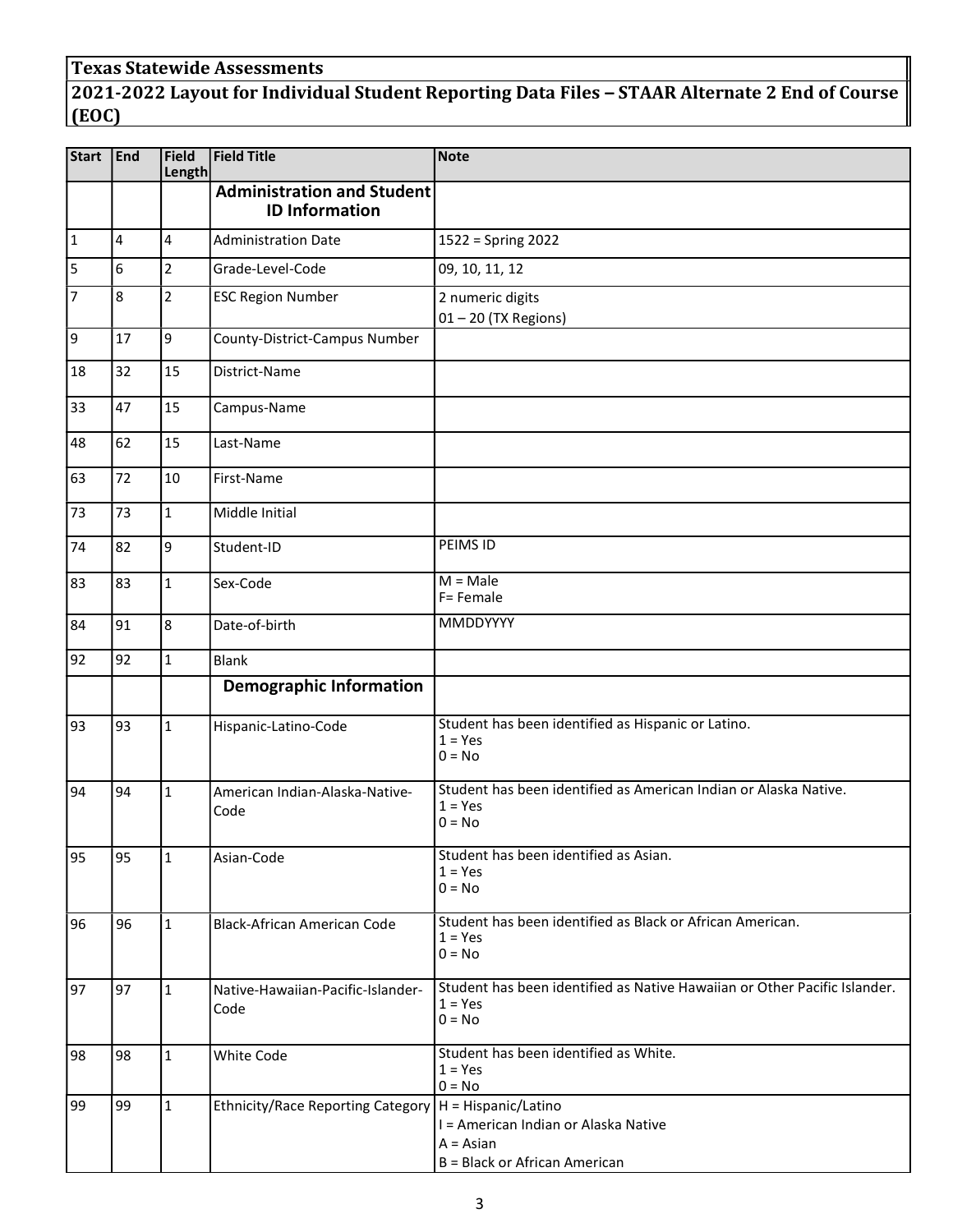| <b>Start</b> | <b>End</b> | Field        | <b>Field Title</b>                       | <b>Note</b>                                                                                                       |  |  |  |  |
|--------------|------------|--------------|------------------------------------------|-------------------------------------------------------------------------------------------------------------------|--|--|--|--|
|              |            | Length       |                                          |                                                                                                                   |  |  |  |  |
|              |            |              |                                          | P = Native Hawaiian or Pacific Islander                                                                           |  |  |  |  |
|              |            |              |                                          | $W = White$<br>$T = Two$ or more races                                                                            |  |  |  |  |
|              |            |              |                                          | $N = No$ information provided                                                                                     |  |  |  |  |
| 100          | 100        | $\mathbf{1}$ | Economic-Disadvantage-Code               | 1 = Eligible for free meals under the National School Lunch and Child                                             |  |  |  |  |
|              |            |              |                                          | <b>Nutrition Program</b>                                                                                          |  |  |  |  |
|              |            |              |                                          | 2 = Eligible for reduced-price meals under the National School Lunch and                                          |  |  |  |  |
|              |            |              |                                          | Child Nutrition Program                                                                                           |  |  |  |  |
|              |            |              |                                          | 9 = Other economic disadvantage                                                                                   |  |  |  |  |
|              |            |              |                                          | 0 = Not identified as economically disadvantaged                                                                  |  |  |  |  |
| 101          | 101        | $\mathbf{1}$ | Title-I-Part-A-Indicator-Code            | $6 =$ Student attends campus with schoolwide program,                                                             |  |  |  |  |
|              |            |              |                                          | 7 = Student participates in program at targeted assistance school,                                                |  |  |  |  |
|              |            |              |                                          | 8 = Student is previous participant in program at targeted assistance                                             |  |  |  |  |
|              |            |              |                                          | school (not a current participant),<br>9 = Student does not attend a Title I, Part A school but receives Title I, |  |  |  |  |
|              |            |              |                                          | Part A services because the student is homeless,                                                                  |  |  |  |  |
|              |            |              |                                          | $0 =$ Student does not currently participate in and has not previously                                            |  |  |  |  |
|              |            |              |                                          | participated in program at current campus                                                                         |  |  |  |  |
| 102          | 102        | 1            | Migrant-Indicator-Code                   | Student has been identified as a migrant student                                                                  |  |  |  |  |
|              |            |              |                                          | $1 = Yes$                                                                                                         |  |  |  |  |
|              |            |              |                                          | $0 = No$                                                                                                          |  |  |  |  |
| 103          | 106        | 4            | <b>Blank</b>                             |                                                                                                                   |  |  |  |  |
| 107          | 107        | $\mathbf{1}$ | <b>Emergent Bilingual Indicator Code</b> | C - Identified as Emergent Bilingual (EB)/English learner (EL)                                                    |  |  |  |  |
|              |            |              |                                          | F - Monitored 1st Year (M1), reclassified from EB/EL<br>S - Monitored 2nd Year (M2), reclassified from EB/EL      |  |  |  |  |
|              |            |              |                                          | T - Monitored 3rd Year (M3), reclassified from EB/EL                                                              |  |  |  |  |
|              |            |              |                                          | R - Monitored 4th Year (M4), reclassified from EB/EL                                                              |  |  |  |  |
|              |            |              |                                          | E - Former EB/EL (Post Monitoring)                                                                                |  |  |  |  |
|              |            |              |                                          | 0 - Non-Emergent Bilingual (Non-EB)/Non-English learner (Non-EL)                                                  |  |  |  |  |
| 108          | 108        | $\mathbf{1}$ | <b>Bilingual-Indicator Code</b>          | 2 = Transitional bilingual/early exit                                                                             |  |  |  |  |
|              |            |              |                                          | 3 = Transitional bilingual/late exit                                                                              |  |  |  |  |
|              |            |              |                                          | 4 = Dual language immersion/two-way                                                                               |  |  |  |  |
|              |            |              |                                          | 5 = Dual language immersion/one-way                                                                               |  |  |  |  |
|              |            |              |                                          | 0 = Student is not participating in a state-approved full bilingual program                                       |  |  |  |  |
| 109          | 109        | $\mathbf{1}$ | ESL-Indicator-Code                       | Student participates only in an English as a second language (ESL)                                                |  |  |  |  |
|              |            |              |                                          | program.                                                                                                          |  |  |  |  |
|              |            |              |                                          | $2 = ESL/content-based,$                                                                                          |  |  |  |  |
|              |            |              |                                          | $3 = ESL/pull-out,$                                                                                               |  |  |  |  |
|              |            |              |                                          | 0 = Student is not participating in a state-approved ESL program                                                  |  |  |  |  |
| 110          | 110        | $\mathbf{1}$ | <b>Blank</b>                             |                                                                                                                   |  |  |  |  |
| 111          | 111        | $\mathbf{1}$ | Special-Ed-Indicator-Code                | 1 = Student is participating in a special education program                                                       |  |  |  |  |
|              |            |              |                                          | 0 = Student is not participating in a special education program                                                   |  |  |  |  |
| 112          | 116        | 5            | <b>Blank</b>                             |                                                                                                                   |  |  |  |  |
| 117          | 117        | $\mathbf{1}$ | Gifted-Talented-Indicator-Code           | Student is participating in a state-approved Gifted/Talented Program.                                             |  |  |  |  |
|              |            |              |                                          | $1 = Yes$                                                                                                         |  |  |  |  |
|              |            |              |                                          | $0 = No$                                                                                                          |  |  |  |  |
| 118          | 118        | $\mathbf{1}$ | At-Risk-Indicator-Code                   | Student is designated at risk of dropping out of school under state-                                              |  |  |  |  |
|              |            |              |                                          | mandated academic criteria only.                                                                                  |  |  |  |  |
|              |            |              |                                          | $1 = Yes$                                                                                                         |  |  |  |  |
|              |            |              |                                          | $0 = No$                                                                                                          |  |  |  |  |
| 119          | 122        | 4            | <b>Blank</b>                             |                                                                                                                   |  |  |  |  |
|              |            |              |                                          |                                                                                                                   |  |  |  |  |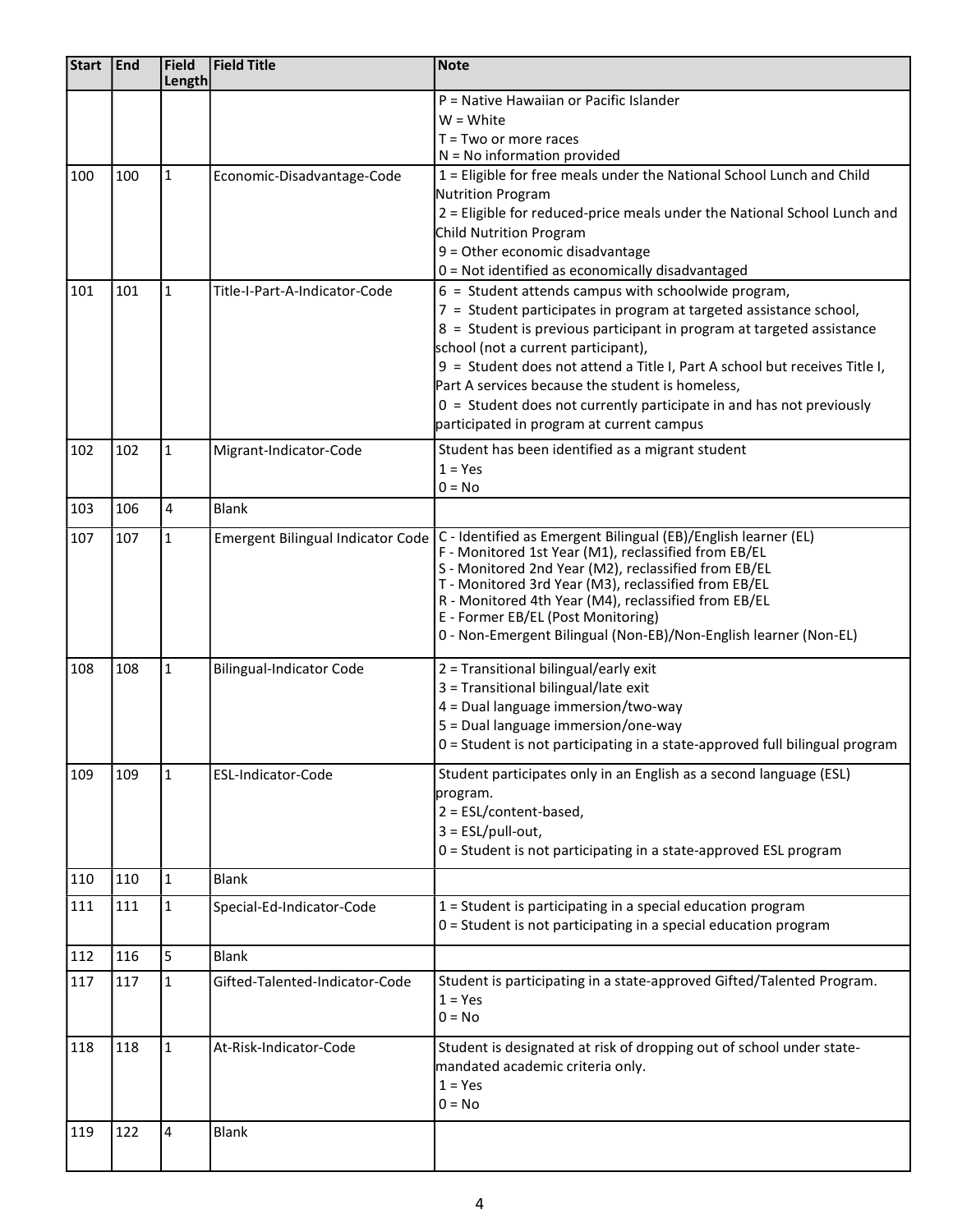| <b>Start</b> | <b>End</b> | <b>Field</b><br>Length | <b>Field Title</b>                                            | <b>Note</b>                                                                                                                                                                                                                                                                                                                                                                                                                                                                                                                                                                                                           |  |  |  |  |
|--------------|------------|------------------------|---------------------------------------------------------------|-----------------------------------------------------------------------------------------------------------------------------------------------------------------------------------------------------------------------------------------------------------------------------------------------------------------------------------------------------------------------------------------------------------------------------------------------------------------------------------------------------------------------------------------------------------------------------------------------------------------------|--|--|--|--|
|              |            |                        | <b>Other Student Information</b>                              |                                                                                                                                                                                                                                                                                                                                                                                                                                                                                                                                                                                                                       |  |  |  |  |
| 123          | 131        | 9                      | Local-Student-ID                                              | Optional, assigned by the school district                                                                                                                                                                                                                                                                                                                                                                                                                                                                                                                                                                             |  |  |  |  |
| 132          | 140        | 9                      | <b>Test Result ID</b>                                         | Unique identifier for a test opportunity/result. This identifier is unique for<br>school year 2021-2022.<br>Up to 9 numeric digits                                                                                                                                                                                                                                                                                                                                                                                                                                                                                    |  |  |  |  |
| 141          | 143        | 3                      | <b>Blank</b>                                                  |                                                                                                                                                                                                                                                                                                                                                                                                                                                                                                                                                                                                                       |  |  |  |  |
| 144          | 152        | 9                      | Fall 2021 TSDS PEIMS County-<br><b>District Campus Number</b> |                                                                                                                                                                                                                                                                                                                                                                                                                                                                                                                                                                                                                       |  |  |  |  |
| 153          | 154        | $\overline{2}$         | <b>Blank</b>                                                  |                                                                                                                                                                                                                                                                                                                                                                                                                                                                                                                                                                                                                       |  |  |  |  |
| 155          | 156        | $\overline{2}$         | Fall 2021 TSDS PEIMS Student<br>Attribution Code              |                                                                                                                                                                                                                                                                                                                                                                                                                                                                                                                                                                                                                       |  |  |  |  |
| 157          | 162        | 6                      | <b>Student Portal Unique Access</b><br>lCode                  | The access code will provide families with confidential login information<br>to view a student's assessment results online. The Family Portal can be<br>accessed at http://TexasAssessment.gov/Students. Families will have<br>access to assessment results that include STAAR, STAAR Alternate 2, TAKS,<br>TELPAS and TELPAS Alternate administrations.                                                                                                                                                                                                                                                              |  |  |  |  |
| 163          | 163        | $\mathbf{1}$           | Migrant Student in Texas Migrant<br>Interstate Program (TMIP) | Student participated in out-of-state testing through the TMIP.<br>$1 = Yes$<br>$0 = No$                                                                                                                                                                                                                                                                                                                                                                                                                                                                                                                               |  |  |  |  |
| 164          | 164        | $\mathbf{1}$           | Blank                                                         |                                                                                                                                                                                                                                                                                                                                                                                                                                                                                                                                                                                                                       |  |  |  |  |
| 165          | 165        | $\mathbf{1}$           | Fall 2021 TSDS PEIMS Military-<br>Connected-Student-Code      |                                                                                                                                                                                                                                                                                                                                                                                                                                                                                                                                                                                                                       |  |  |  |  |
| 166          | 166        | $\mathbf{1}$           | Fall 2021 TSDS PEIMS Foster Care<br>Indicator                 | 0 = Student is not currently in the conservatorship of the Department of<br><b>Family and Protective Services</b><br>1 = Student is currently in the conservatorship of the Department of<br><b>Family and Protective Services</b><br>2 = Pre-kindergarten student was previously in the conservatorship of the<br>Department of Family and Protective Services following an adversary<br>hearing held as provided by Section 262.201, Family Code.<br>3 = Pre-kindergarten student is or ever has been in foster care in another<br>state or territory, if the child resides in this state (Texas). TEC, §29.153(b). |  |  |  |  |
| 167          | 186        | 20                     | <b>Blank</b>                                                  |                                                                                                                                                                                                                                                                                                                                                                                                                                                                                                                                                                                                                       |  |  |  |  |
| 187          | 187        | $\mathbf{1}$           | Fall 2021 TSDS PEIMS Dyslexia-<br>Indicator-Code              |                                                                                                                                                                                                                                                                                                                                                                                                                                                                                                                                                                                                                       |  |  |  |  |
| 188          | 189        | $\overline{2}$         | <b>Blank</b>                                                  |                                                                                                                                                                                                                                                                                                                                                                                                                                                                                                                                                                                                                       |  |  |  |  |
| 190          | 190        | $\mathbf{1}$           | New to Texas                                                  | $1 = Yes$<br>$0 = No$                                                                                                                                                                                                                                                                                                                                                                                                                                                                                                                                                                                                 |  |  |  |  |
| 191          | 200        | 10                     | TX Unique Student-ID                                          | ########### = Normal student<br>$DM\# \# \# \# \# \# \# =$ Demo student<br>TXT-###### = Temp ID student                                                                                                                                                                                                                                                                                                                                                                                                                                                                                                               |  |  |  |  |
|              |            |                        | <b>Subject Information</b>                                    |                                                                                                                                                                                                                                                                                                                                                                                                                                                                                                                                                                                                                       |  |  |  |  |
| 201          | 202        | $\overline{2}$         | End-of-Course Code                                            | A1 = Algebra I<br>$B1 = Biology$<br>$E1 =$ English I<br>$E2 =$ English II<br>$US = U.S. History$                                                                                                                                                                                                                                                                                                                                                                                                                                                                                                                      |  |  |  |  |
| 203          | 206        | 4                      | Local Use                                                     |                                                                                                                                                                                                                                                                                                                                                                                                                                                                                                                                                                                                                       |  |  |  |  |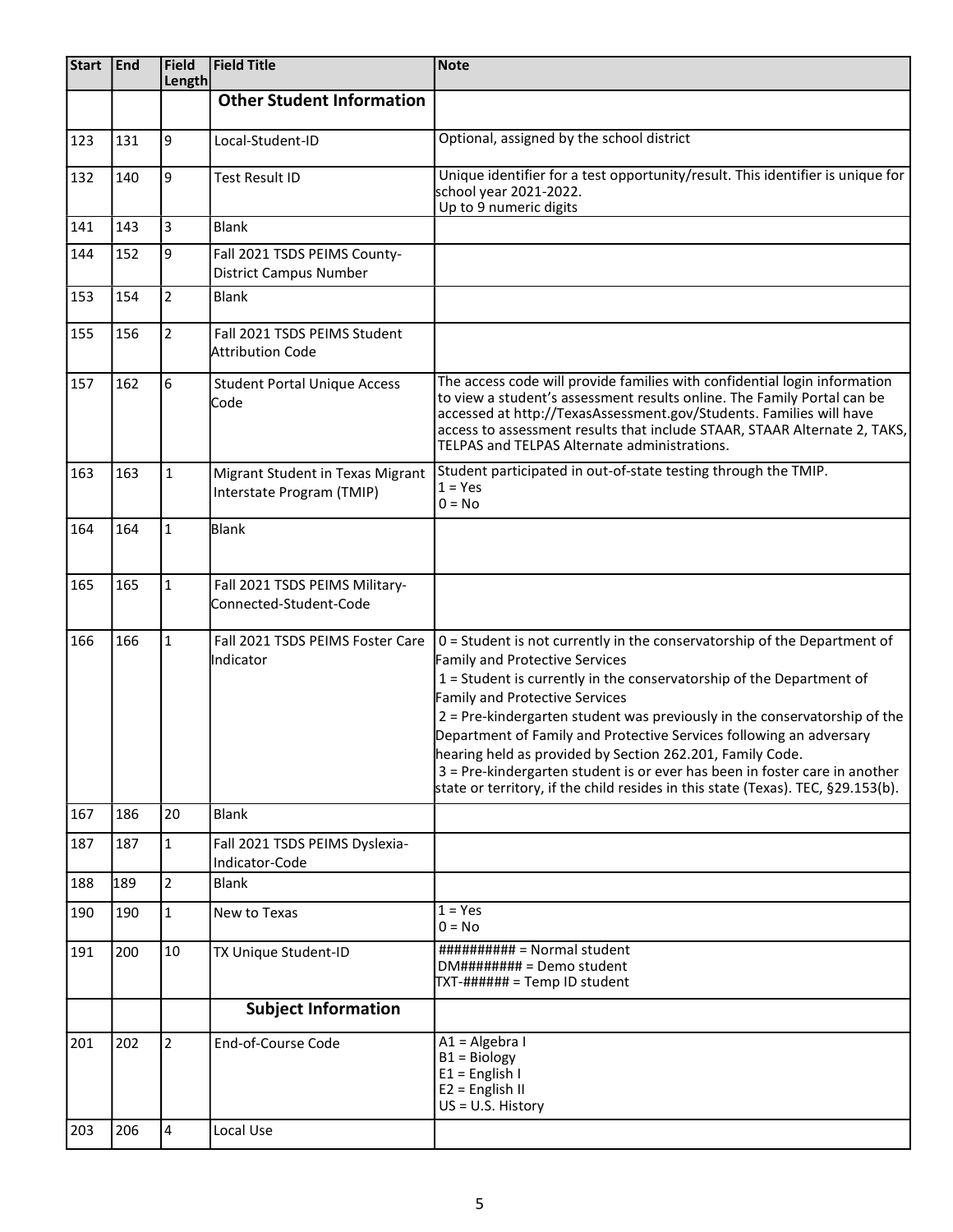| <b>Start</b> | End | Field<br>Length | <b>Field Title</b>                              | <b>Note</b>                                                                                                                                                  |  |  |  |
|--------------|-----|-----------------|-------------------------------------------------|--------------------------------------------------------------------------------------------------------------------------------------------------------------|--|--|--|
| 207          | 214 | 8               | Blank                                           |                                                                                                                                                              |  |  |  |
| 215          | 215 | $\mathbf{1}$    | Agency Use A                                    | <b>TEA Approved Uses</b>                                                                                                                                     |  |  |  |
| 216          | 216 | 1               | Agency Use B                                    | <b>TEA Approved Uses</b>                                                                                                                                     |  |  |  |
| 217          | 217 | $\mathbf{1}$    | Agency Use C                                    | <b>TEA Approved Uses</b>                                                                                                                                     |  |  |  |
| 218          | 218 | $\mathbf{1}$    | Agency Use D                                    | <b>TEA Approved Uses</b>                                                                                                                                     |  |  |  |
| 219          | 219 | $\mathbf{1}$    | Agency Use E                                    | <b>TEA Approved Uses</b>                                                                                                                                     |  |  |  |
| 220          | 290 | 71              | Blank                                           |                                                                                                                                                              |  |  |  |
|              |     |                 | <b>Score Code Information</b>                   |                                                                                                                                                              |  |  |  |
| 291          | 291 | $\mathbf{1}$    | Score Code                                      | $A = Absent$<br>M = Medical Exception<br>N = No Authentic Academic Response<br>O = Other (e.g., illness during testing, testing irregularity)<br>$S = Score$ |  |  |  |
| 292          | 305 | 14              | <b>Blank</b>                                    |                                                                                                                                                              |  |  |  |
| 306          | 306 | $\mathbf{1}$    | <b>Test Version</b>                             | T = STAAR Alternate 2                                                                                                                                        |  |  |  |
| 307          | 307 | $\mathbf{1}$    | <b>Blank</b>                                    |                                                                                                                                                              |  |  |  |
| 308          | 308 | $\mathbf{1}$    | <b>Translated Student Materials</b>             | $1 = Yes$<br>$0 = No$                                                                                                                                        |  |  |  |
| 309          | 350 | 42              | Blank                                           |                                                                                                                                                              |  |  |  |
| 351          | 352 | $\overline{2}$  | Reporting Category 1 Raw Score                  | Refer to the Reporting categories information on page 9                                                                                                      |  |  |  |
| 353          | 354 | $\overline{2}$  | Reporting Category 2 Raw Score                  | Refer to the Reporting categories information on page 9                                                                                                      |  |  |  |
| 355          | 356 | $\overline{2}$  | Reporting Category 3 Raw Score                  | Refer to the Reporting categories information on page 9                                                                                                      |  |  |  |
| 357          | 358 | $\overline{2}$  | Reporting Category 4 Raw Score                  | Refer to the Reporting categories information on page 9                                                                                                      |  |  |  |
| 359          | 360 | $\overline{2}$  | Reporting Category 5 Raw Score                  | Refer to the Reporting categories information on page 9                                                                                                      |  |  |  |
| 361          | 362 | $\overline{2}$  | Reporting Category 6 Raw Score                  | Refer to the Reporting categories information on page 9                                                                                                      |  |  |  |
| 363          | 364 | $\overline{2}$  | <b>Blank</b>                                    |                                                                                                                                                              |  |  |  |
| 365          | 366 | $\overline{2}$  | Raw Score                                       |                                                                                                                                                              |  |  |  |
| 367          | 370 | 4               | Scale Score                                     |                                                                                                                                                              |  |  |  |
| 371          | 389 | 19              | Blank                                           |                                                                                                                                                              |  |  |  |
| 390          | 390 | $\mathbf{1}$    | Level II: Satisfactory Academic<br>Performance  | $1 = Yes$<br>$0 = No$                                                                                                                                        |  |  |  |
| 391          | 391 | $\mathbf 1$     | Level III: Accomplished Academic<br>Performance | $1 = Yes$<br>$0 = No$                                                                                                                                        |  |  |  |
| 392          | 399 | 8               | <b>Blank</b>                                    |                                                                                                                                                              |  |  |  |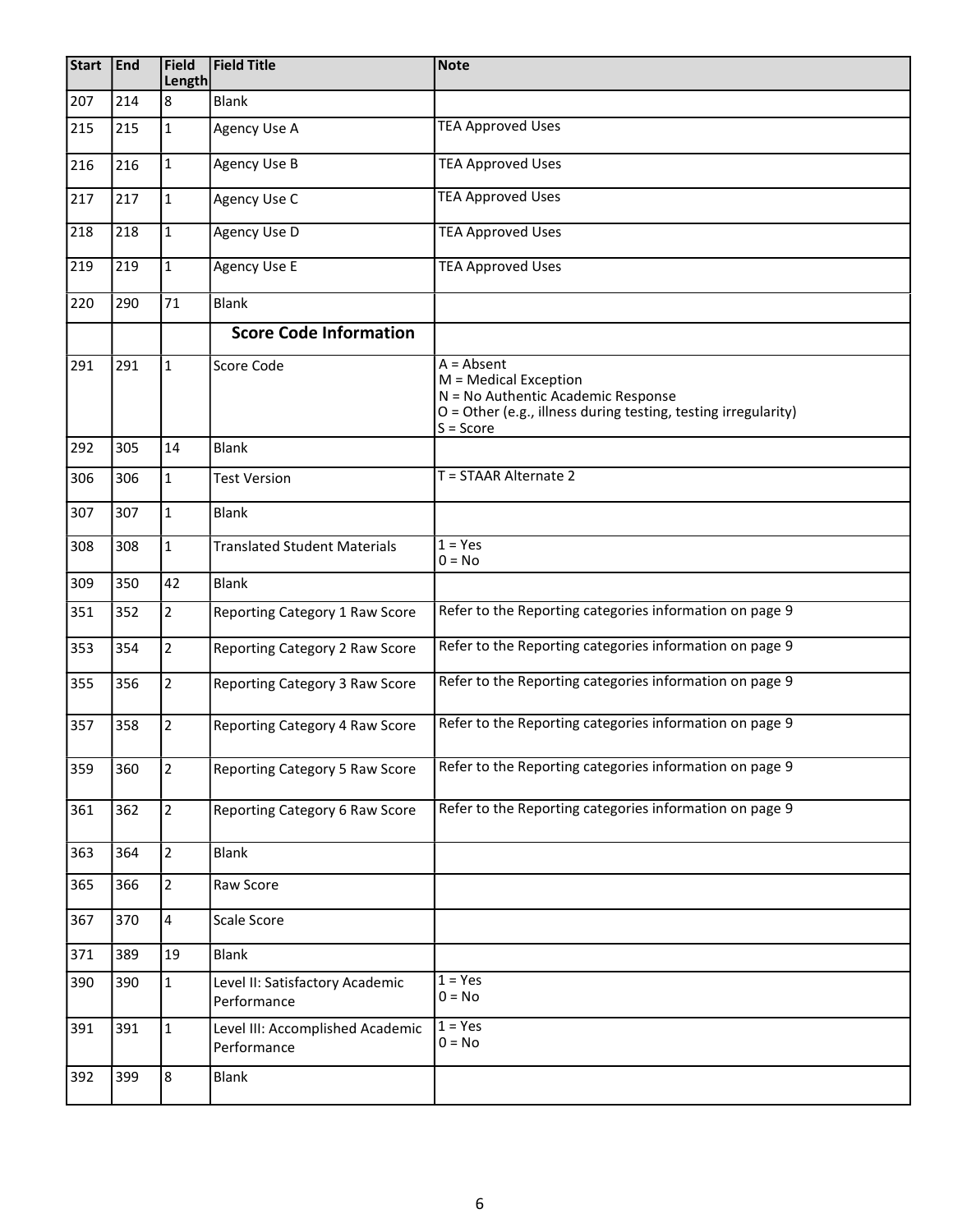| <b>Start</b> | End | Field          | <b>Field Title</b>                                                      | <b>Note</b>                                                                                                                                                                                                                                                                                                                 |  |  |  |  |
|--------------|-----|----------------|-------------------------------------------------------------------------|-----------------------------------------------------------------------------------------------------------------------------------------------------------------------------------------------------------------------------------------------------------------------------------------------------------------------------|--|--|--|--|
|              |     | Length         | <b>STAAR Alternate 2 Progress</b>                                       | The following previous-year data are used in conjunction with the current                                                                                                                                                                                                                                                   |  |  |  |  |
|              |     |                | <b>Measure Information</b>                                              | administration data to determine the STAAR Alternate 2 Progress<br>Measure. The previous-year data are only supplied when the current<br>subject is Algebra I, English I, or English II. This area will be blank if STAAR<br>Alternate 2 previous-year data are not found.                                                  |  |  |  |  |
| 400          | 400 | 1              | <b>STAAR Alternate 2 Progress</b>                                       | $2 = Exceeded$                                                                                                                                                                                                                                                                                                              |  |  |  |  |
|              |     |                | Measure                                                                 | $1 = Met$<br>$0 = Did$ Not Meet                                                                                                                                                                                                                                                                                             |  |  |  |  |
| 401          | 401 | 1              | On Track to Level II: Satisfactory<br>Academic Performance (English I)  | This data indicates whether a student is on track to pass English II at Level<br>II: Satisfactory Academic Performance and Level III: Accomplished<br>Academic Performance. On-Track will not be calculated if the STAAR<br>Alternate 2 Progress Measure is not applicable for the student's test.<br>$1 = Yes$<br>$0 = No$ |  |  |  |  |
| 402          | 405 | 4              | Previous-Year Administration Date                                       |                                                                                                                                                                                                                                                                                                                             |  |  |  |  |
| 406          | 409 | 4              | Previous-Year Scale Score                                               |                                                                                                                                                                                                                                                                                                                             |  |  |  |  |
| 410          | 410 | $\mathbf{1}$   | <b>Blank</b>                                                            |                                                                                                                                                                                                                                                                                                                             |  |  |  |  |
| 411          | 411 | $\mathbf{1}$   | Previous-Year Score Code                                                | $A = Absent$<br>M = Medical Exception<br>N = No Authentic Academic Response<br>O = Other (e.g., illness during testing, testing irregularity)<br>$S = Score$                                                                                                                                                                |  |  |  |  |
| 412          | 412 | $\mathbf{1}$   | <b>Blank</b>                                                            |                                                                                                                                                                                                                                                                                                                             |  |  |  |  |
| 413          | 413 | $\mathbf{1}$   | Previous-Year Level II: Satisfactory<br>Academic Performance            | $1 = Yes$<br>$0 = No$                                                                                                                                                                                                                                                                                                       |  |  |  |  |
| 414          | 414 | $\mathbf{1}$   | Previous-Year Level III:<br><b>Accomplished Academic</b><br>Performance | $1 = Yes$<br>$0 = No$                                                                                                                                                                                                                                                                                                       |  |  |  |  |
| 415          | 416 | $\overline{2}$ | Previous-Year Tested<br>Grade/Course                                    |                                                                                                                                                                                                                                                                                                                             |  |  |  |  |
| 417          | 700 | 284            | <b>Blank</b>                                                            |                                                                                                                                                                                                                                                                                                                             |  |  |  |  |
|              |     |                | <b>STAAR Alternate 2 EOC</b><br><b>Accommodations</b>                   |                                                                                                                                                                                                                                                                                                                             |  |  |  |  |
| 701          | 701 | $\mathbf{1}$   | Color or Highlight                                                      | $1 = Yes$<br>$0 = No$                                                                                                                                                                                                                                                                                                       |  |  |  |  |
| 702          | 702 | $\mathbf{1}$   | Color Overlays                                                          | $1 = Yes$<br>$0 = No$                                                                                                                                                                                                                                                                                                       |  |  |  |  |
| 703          | 703 | $\mathbf{1}$   | <b>Blank</b>                                                            |                                                                                                                                                                                                                                                                                                                             |  |  |  |  |
| 704          | 704 | $\mathbf{1}$   | Photographs or Objects                                                  | $1 = Yes$<br>$0 = No$                                                                                                                                                                                                                                                                                                       |  |  |  |  |
| 705          | 705 | $\mathbf{1}$   | Textured Materials                                                      | $1 = Yes$<br>$0 = No$                                                                                                                                                                                                                                                                                                       |  |  |  |  |
| 706          | 706 | $\mathbf{1}$   | Demonstrate                                                             | $1 = Yes$<br>$0 = No$                                                                                                                                                                                                                                                                                                       |  |  |  |  |
| 707          | 707 | 1              | Raise or Darken Outline                                                 | $1 = Yes$<br>$0 = No$                                                                                                                                                                                                                                                                                                       |  |  |  |  |
| 708          | 708 | $\mathbf{1}$   | Enlarge                                                                 | $1 = Yes$<br>$0 = No$                                                                                                                                                                                                                                                                                                       |  |  |  |  |
| 709          | 709 | $\mathbf{1}$   | <b>Braille</b>                                                          | $1 = Yes$<br>$0 = No$                                                                                                                                                                                                                                                                                                       |  |  |  |  |
| 710          | 710 | $\mathbf{1}$   | Describe Images                                                         | $1 = Yes$<br>$0 = No$                                                                                                                                                                                                                                                                                                       |  |  |  |  |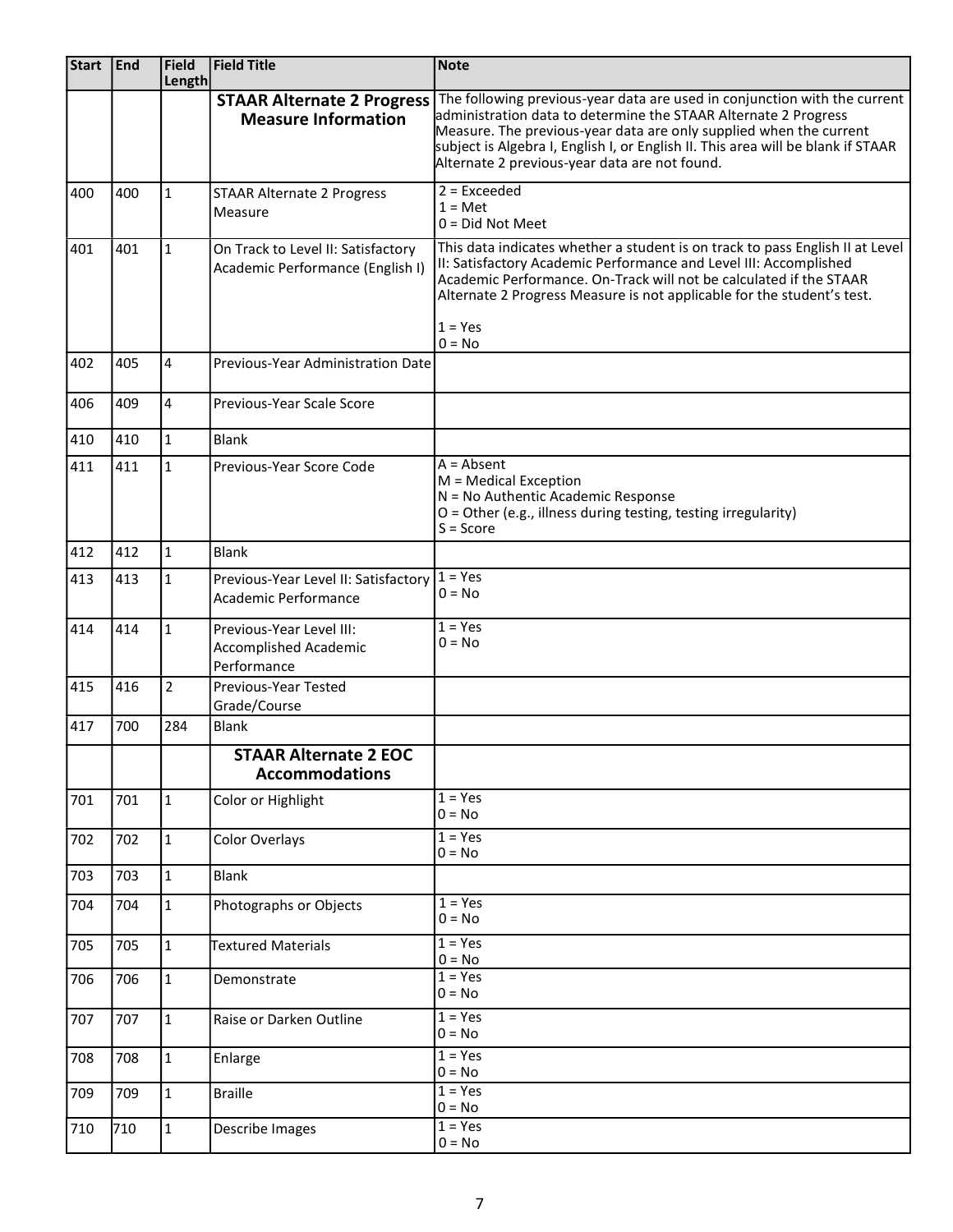| <b>Start</b> | End  | Field<br>Length | <b>Field Title</b>                              | <b>Note</b>                                                                                                                                                                                               |
|--------------|------|-----------------|-------------------------------------------------|-----------------------------------------------------------------------------------------------------------------------------------------------------------------------------------------------------------|
| 711          | 711  | $\mathbf{1}$    | Provide Images or Text Separately               | $1 = Yes$<br>$0 = No$                                                                                                                                                                                     |
| 712          | 712  | $\mathbf{1}$    | Isolate Images                                  | $1 = Yes$<br>$0 = No$                                                                                                                                                                                     |
| 713          | 713  | $\mathbf 1$     | <b>Picture Representations</b>                  | $1 = Yes$<br>$0 = No$                                                                                                                                                                                     |
| 714          | 714  | $\mathbf{1}$    | <b>Reread Text</b>                              | $1 = Yes$<br>$0 = No$                                                                                                                                                                                     |
| 715          | 715  | $\mathbf{1}$    | Use Calculator, Manipulatives, or<br>Math Tools | $1 = Yes$<br>$0 = No$                                                                                                                                                                                     |
| 716          | 716  | $\mathbf{1}$    | <b>Provide Structured Reminders</b>             | $1 = Yes$<br>$0 = No$                                                                                                                                                                                     |
| 717          | 1622 | 906             | Blank                                           |                                                                                                                                                                                                           |
|              |      |                 | <b>Crisis Codes</b>                             |                                                                                                                                                                                                           |
| 1623         | 1625 | Iз              | Fall 2021 TSDS PEIMS Crisis Code 1              |                                                                                                                                                                                                           |
| 1626         | 1628 | 3               | Fall 2021 TSDS PEIMS Crisis Code 2              |                                                                                                                                                                                                           |
| 1629         | 1631 | lз              | Fall 2021 TSDS PEIMS Crisis Code 3              |                                                                                                                                                                                                           |
|              |      |                 | Reference                                       |                                                                                                                                                                                                           |
| 1632         | 1667 | 36              | Opportunity Key                                 |                                                                                                                                                                                                           |
| 1668         | 1668 | $\mathbf{1}$    | Non-Participant Online Refusal                  | 1= Student did not participate in a DEI test. A test record was generated<br>for the student because a score code was entered through appeals<br>module.<br>$0 =$ Default condition; student took a test. |
| 1669         | 1999 | 331             | Blank                                           |                                                                                                                                                                                                           |
| 2000         | 2000 | $\mathbf{1}$    | Period                                          |                                                                                                                                                                                                           |